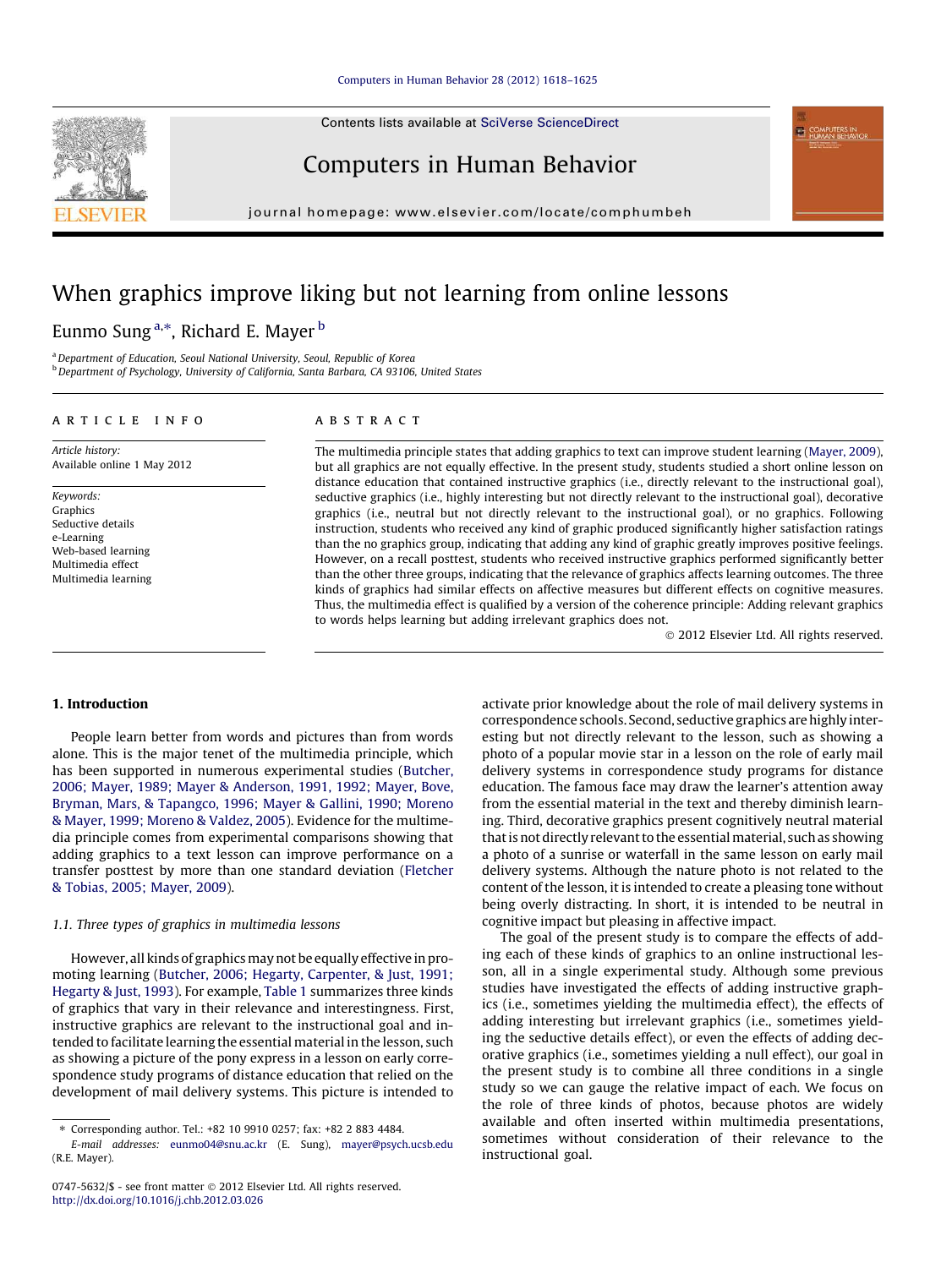| Table 1 |                                                |  |
|---------|------------------------------------------------|--|
|         | Three types of graphics in multimedia lessons. |  |

| Type        | Description                                                            | Example                                                                |
|-------------|------------------------------------------------------------------------|------------------------------------------------------------------------|
| Instructive | Directly relevant to the instructional goal                            | Photo of pony express in a lesson on early mail delivery systems       |
| Seductive   | Highly interesting but not directly relevant to the instructional goal | Photo of popular movie star in a lesson on early mail delivery systems |
| Decorative  | Neutral but not directly relevant to the instructional goal            | Photo of a waterfall in a lesson on early mail delivery systems        |

## 1.2. Theory and predictions

Table 2 is based on the theoretical idea that graphics produce motivational effects (i.e., affecting the amount of effort the learner is willing to devote to cognitive processing during learning) and cognitive effects (i.e., affecting how the learner allocates effort during learning, such as toward appropriate cognitive processing that supports the learning goal or inappropriate cognitive processing that does not support the learning goal). As shown in the first and second columns, adding any kind of graphic can improve the learner's affect for the lesson and thereby increase the learner's motivation to engage in cognitive processing. This increase in positive inclination towards the lesson is indicated by increases in learner satisfaction ratings of the lesson as compared to a no graphics group. As shown in the third and fourth columns, adding relevant graphics is predicted to direct the learner toward engaging in appropriate cognitive processing which helps learning, whereas adding seductive graphics is predicted to direct the learner toward engaging in inappropriate cognitive processing which hurts learning, and adding decorative graphics is predicted to have little effect on cognitive processing during learning and thus little effect on learning.

The three kinds of graphics summarized in Tables 1 and 2 differ in terms of their relevance to the instructional goal. Relevance refers to the degree to which the content of a graphic corresponds to the essential content needed to support the instructional goal (Mayer, 2011), so instructive graphics have high relevance whereas seductive and decorative graphics have low relevance. In particular, relevance refers to the degree to which relations among the elements in the text (such as a discussion of early mail delivery systems) are analogous to the relations among the elements in the graphic (such as graphic showing mail being moved from one place to another by horseback). The two low-relevance graphics also differ with respect to interestingness. Interestingness refers to the degree to which the graphic draws the learner's attention (Anderson, Shirey, Wilson, & Fielding, 1987; Hidi & Baird, 1988; Mayer, Griffith, Jurkowitz, & Rothman, 2008), so seductive graphics have high interestingness whereas decorative graphics have low interestingness. In short, seductive graphics are low in relevance and high in interestingness, decorative graphics are low in relevance and low in interestingness, and instructive graphics are high in relevance and may be low to high in interestingness.

For example, if the goal of a section on distance learning is to describe early mail delivery systems such as the pony express, then a photo depicting a mail carrier riding a horse is relevant because it helps to concretize the essential content of the lesson (e.g., that distance learning involves moving communications across great distances), and thereby primes appropriate cognitive processing such as attending to the relevant information, organizing it, and integrating it with relevant prior knowledge. In contrast, a photo of a famous celebrity is irrelevant because it does not draw the learner's attention towards the essential content of the lesson or foster cognitive processing that is appropriate to the learning objective. In short, seductive graphics can prevent the learner's construction of appropriate knowledge because the learner is directing cognitive processing towards irrelevant material. Finally, decorative graphics may cause the learner to waste some cognitive processing that could have been used for learning, but not as much as seductive graphics because learners are less likely to devote large amounts of attention to an uninteresting graphic.

The case for adding graphics—even irrelevant ones—to text comes from arousal theory and emotional interest theory, which hold that students learn better when they are emotionally aroused because they are energized to pay more attention overall (Dewey, 1913; Harp & Mayer, 1998; Kintsch, 1980; Weiner, 1992). Similarly, Norman's (2004) emotional interest theory holds that attractive design features can create positive emotion in the learner, which impacts learning by increasing the learners' willingness to actively engage in the learning process.

Several existing theories seek to explain the cognitive processes underlying how people learn from words and graphics, including Paivio's dual coding theory (Paivio, 1986; Sadoski & Paivio, 2001), Sweller's cognitive load theory (Sweller, 1999, 2005), and Mayer's cognitive theory of multimedia learning (Mayer, 2009). These theories are based on the idea that humans possess separate information-processing channels for processing visual materials (such as graphics) and verbal material (such as words), but possess limited capacity for processing within each channel. Meaningful learning occurs when learners engage in appropriate cognitive processing during learning, which includes attending to relevant words and pictures, organizing them, and integrating them with each other and with knowledge from long-term memory.

Aspects of these theories suggest that adding relevant graphics to text can improve learning by encouraging these appropriate cognitive processes, whereas adding attention-grabbing irrelevant graphics can hurt learning by encouraging inappropriate cognitive processing such as attending to graphics that have nothing to do with the instructional goal and organizing the lesson content around them. In short, instructive illustrations encourage germane cognitive load (or generative cognitive processing) in which the learner makes connections between corresponding portions of the graphics and the text that support the instructional goal (Mayer, 2009; Sweller, 2005). In contrast, seductive graphics do their damage by grabbing and holding the learner's limited attention, thereby creating extraneous cognitive load (or extraneous processing) for the learner—that is, cognitive processing that does not support the instructional goal (Chandler & Sweller, 1991; Mayer, 2009, 2011; Sweller, 1988, 1999, 2005)—and by disrupting

Table 2 Motivational and cognitive effects of three types of graphics in multimedia lessons.

| Type        | Motivational effects | Predicted satisfaction rating |                          | Predicted learning score |  |
|-------------|----------------------|-------------------------------|--------------------------|--------------------------|--|
| Instructive |                      |                               |                          |                          |  |
| Seductive   |                      |                               | $\overline{\phantom{a}}$ | -                        |  |
| Decorative  |                      |                               |                          |                          |  |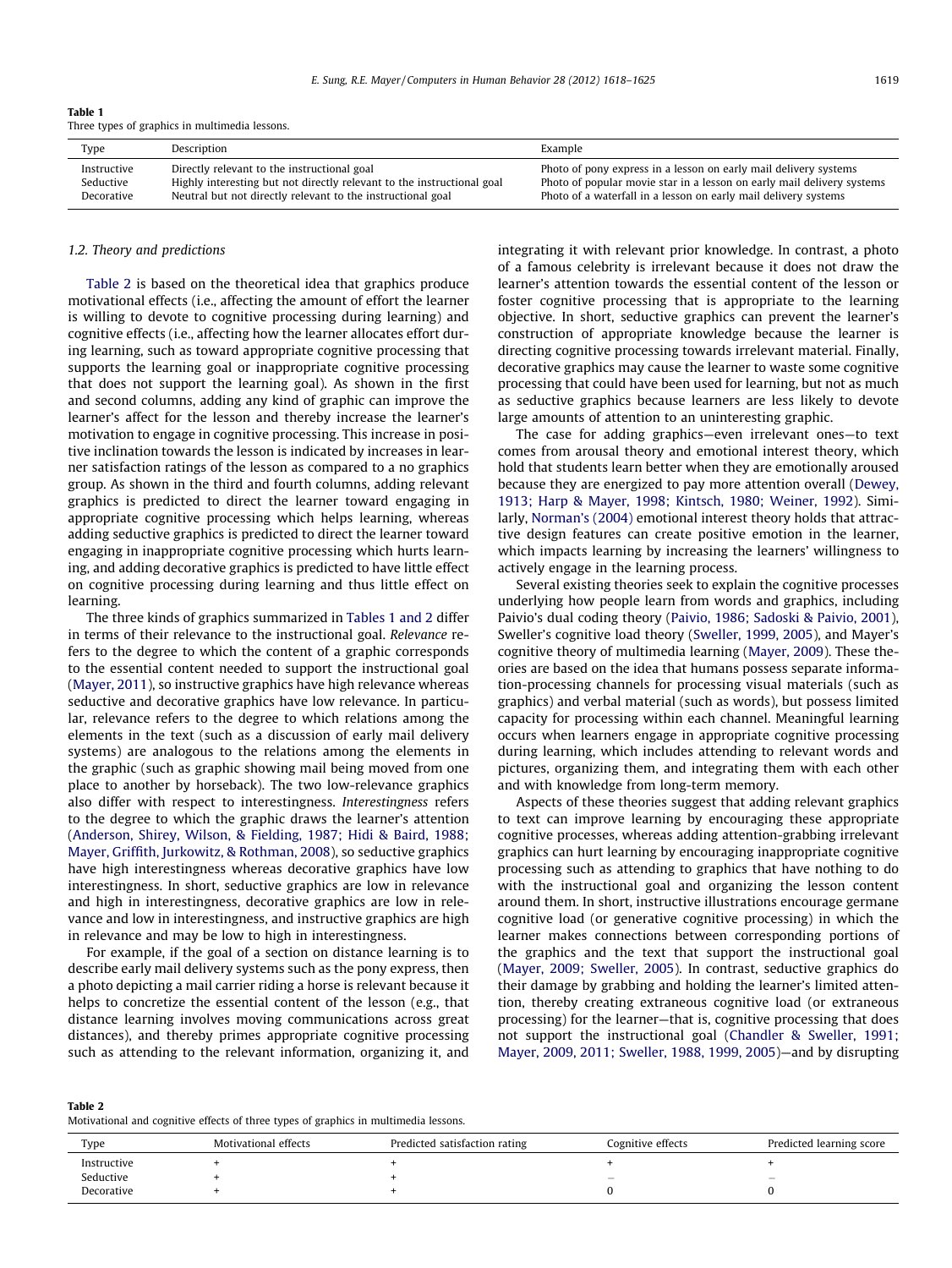the coherence of the lesson and priming an inappropriate context for learning (Harp & Mayer, 1998).

Overall, this analysis of the motivational and cognitive processes for three kinds of graphics predicts that satisfaction ratings will be improved by adding any kind of graphic whereas learning outcomes will be helped by adding instructive graphics, hurt by adding seductive graphics, and somewhat unchanged by adding decorative graphics.

# 1.3. Literature review

There is a substantial history of research on graphics in text, which indicates that under appropriate conditions, adding certain kinds of graphics to text can improve retention of the material (Mandl & Levin, 1989; Willows & Houghton, 1987). Levin and colleagues have distinguished among types of graphics, which has inspired our taxonomy of instructive, seductive, and decorative graphics (Levin, 1989; Levin, Anglin, & Carney, 1987; Levin & Mayer, 1993; Mayer, 1993). The present study extends this work to online multimedia learning environments involving printed text and still graphics.

## 1.3.1. When graphics help learning

In an early review, Levie and Lentz (1982) reported that students tended to learn more from text with illustrations than from text alone, and more recent reviews have confirmed this finding (Carney & Levin, 2002). More recently, research on the multimedia effect (Fletcher & Tobias, 2005; Mayer, 2009) supports the idea that adding instructionally relevant graphics to text can improve student learning (Butcher, 2006; Mayer, 1989; Mayer & Anderson, 1991, 1992; Mayer & Gallini, 1990; Mayer et al., 1996; Moreno & Mayer, 1999; Moreno & Valdez, 2005). For example, student learning was improved when a text on how brakes work was supplemented with line drawings showing the state of the braking system before and after pressing the brake pedal (Mayer, 1989) or when a narration on how brakes work was supplemented by a simultaneous animation showing the changes in the braking system (Mayer & Anderson, 1992). Multimedia benefits accrue across a variety of instructional materials, including conceptual tasks (e.g., Hannus & Hyona, 1999), causal tasks (e.g., Mayer & Gallini, 1990), and procedural tasks (Brunye, Taylor, Rapp, & Spiro, 2006). A common thread in studies showing a multimedia effect is that the added graphics were relevant to the instructional goal, that is, the graphics helped learning when they were instructive.

## 1.3.2. When graphics hurt learning

Earlier research on seductive details in text has focused mainly on the effects of adding interesting but irrelevant text to a textbased lesson (Garner, Brown, Sanders, & Menke, 1992; Garner, Gillingham, & White, 1989). More recent research on the seductive illustrations effect and the coherence effect (Mayer, 2009) in multimedia lessons supports the idea that adding highly interesting but irrelevant graphics to text can hurt student learning (Harp & Mayer, 1997, 1998; Mayer, Heiser, & Lonn, 2001). For example, interspersing video segments showing a severe lightning storm hurt student learning from a computer-based narrated animation depicting the steps in how lightning storms develop (Mayer et al., 2001). Similarly, Harp and Mayer (1997, 1998) reported that inserting photos of lightning striking an airplane or an injured person struck by lightning hurt student learning from a paper-based booklet explaining the steps in how lightning storms develop. Sanchez and Wiley (2006) provided eye-tracking data showing that students with low working-memory capacity are particularly distracted by seductive graphics. A common theme in research on the seductive details effect and the coherence effect is that the added graphics were highly interesting but not directly relevant to the instructional goal of the lesson, that is, graphics hurt learning when they were seductive.

### 1.3.3. When graphics have no effect on learning

Finally, in some cases graphics do not appear to have much of an effect on learning. Early research by Dwyer (1967, 1968) found no difference in high-level comprehension test scores for learning with text and diagrams versus learning with text alone, although adding illustrations aided performance on some retention test measures. More recently, researchers have found a lack of image effect in multimedia learning in which adding the image of an onscreen agent to the screen does not improve learning (Atkinson, 2002; Craig, Gholson, & Driscoll, 2002; Mayer, Dow, & Mayer, 2003; Moreno, Mayer, Spires, & Lester, 2001).

Although researchers have studied the effects of adding instructive graphics to text or adding seductive graphics to text or adding decorative graphics to text, the literature does not appear to contain studies comparing all three kinds of graphics with each other in the same experiment. The present study allows us to determine the relative impact of each kind of graphic, that is, the value-added (or value-subtracted) as compared to no graphics. According to the motivational-cognitive analysis summarized in Table 2, we expect learning outcomes to be strongest for adding instructive graphics to text, weakest for adding seductive graphics to text, and intermediate results for adding decorative graphics to text.

## 2. Method

## 2.1. Participants and design

The participants were 200 university students in South Korea, ranging from freshmen to seniors. The average age was 21.99 years  $(SD = 1.86)$ , and there were 120 women and 80 men. Based on a pretest, the participants' prior knowledge about distance education was low ( $M = 2.44$  out of 5,  $SD = .88$ ). The experiment employed a between-subjects design based on type of graphic, with 50 students in the instructive graphics group, 50 students in the decorative graphics group, 50 students in the seductive group, and 50 students in the no graphics group. $<sup>1</sup>$ </sup>

## 2.2. Materials and apparatus

The paper-based measurement materials consisted of a participant questionnaire, pretest, recall test, and satisfaction questionnaire.<sup>2</sup> The participant questionnaire consisted of a sheet of paper that solicited demographic information concerning the participant's age, gender, year in school, and major. The pretest consisted of five multiple-choice items concerning basic knowledge of distance education, such as:

Which of the following is correct about learning based on Information Communication and Technology?

- a. Various multimedia are used.
- b. It is easy to look after students.
- c. Interaction between the teacher and student is not possible.
- d. Students mainly study with offline instruction.

 $1$  Half the participants in each group received 2 min to study the lesson and half received 4 min to study the lesson. We do not focus on this time limit factor in the present study because it is not directly related to the goals of this study. ANOVAs revealed that this factor did not significantly affect satisfaction ratings, but longer study time resulted in significantly higher recall test scores. Table 3 shows mean scores and SDs for each graphic group that average over both time limits.

 $2$  There also was a 10-item multiple choice comprehension test administered after the recall test, but it was not included in this study because of concerns that the items did not adequately test for the material in the lesson. In some cases, the questions could be answered with common knowledge rather than having to read the lesson.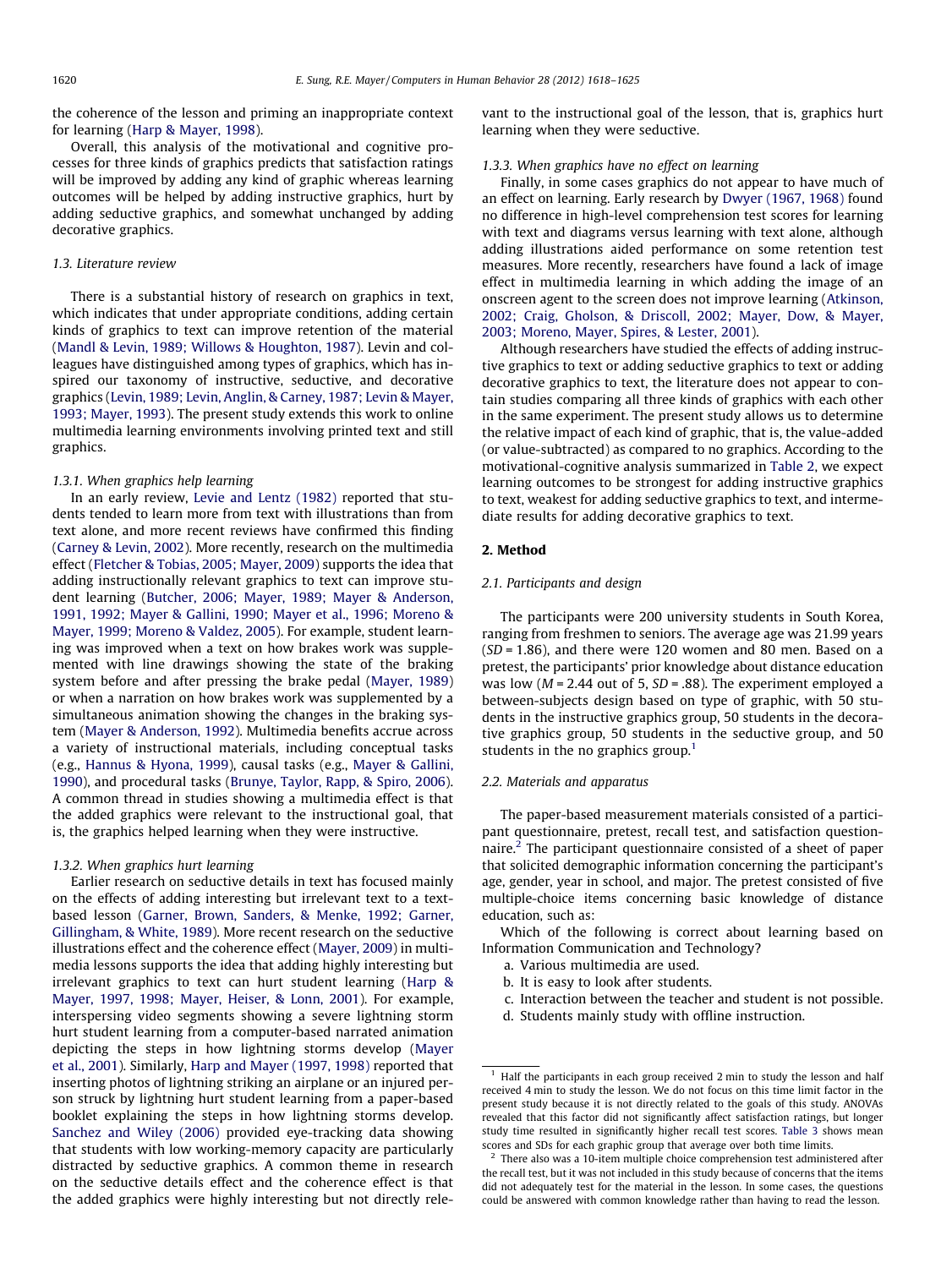Each correct answer received one point, yielding a total score of 0–5. The reliability coefficient obtained by Cronbach's alpha was 0.75, which indicates suitable reliability.

The recall test sheet contained the line, ''Please write down the key concepts or ideas in the lesson. You can write down key words but if you don't remember the key words, you can write sentences explaining the meaning of the key concepts.'' Participants were given 5 min to record their answer. The recall test was intended to gauge the learner's memory for the presented content (i.e., key concepts concerning the history and definition of distance education). Learners received 1 point for a key concept if they wrote down a key idea either using the key words in the lesson or using words that had the same meaning, such as the idea that in distance education students and teachers are in different places or that correspondence study was an early form of distance learning or in correspondence study courses were delivered by mail. There were 25 key concepts in the lesson, so each correct answer received one point, yielding a total score of 0–25.

The satisfaction questionnaire sheet consisted of four rating items concerning the learner's feeling during learning with the web-based material. Participants were asked to rate on a 5-point scale (with  $1 = \text{very little}, 5 = \text{very much}$ ) their level of agreement with statements such as, ''I enjoyed learning this material.'' and ''I felt good when I studied this material.'' The satisfaction questionnaire was intended to measure learning satisfaction. The reliability coefficient obtained by Cronbach's alpha was 0.81, which indicates suitable reliability. The satisfaction questionnaire yielded a mean rating (between 1 and 5) across the four items for each participant.

There were four versions of a 3-page web-based lesson, all containing identical text describing the history and definition of distance education. The lesson contained 25 main ideas in a script of 651 words. It had two main topics, the historical development of distance education and the definition of distance education. The complete text translated into English is shown in Appendix A. As exemplified in Fig. 1, the instructive graphics version contained eight instructive graphics (such as a photo of the pony express in a part of the lesson describing the role of reliable mail delivery in the development of correspondence study), the seductive graphics version contained eight seductive graphics (such as a photo of a popular actress in a part of the lesson describing the role of reliable mail delivery in the development of correspondence study), the decorative graphics version contained eight decorative graphics (such as a photo of a sunrise over a lake or a waterfall in a part of the lesson describing the role of reliable mail delivery in the development of correspondence study), and the no graphics version contained no graphics. For each lesson there were three graphics on the first page, four graphics on the second page, and one graphic on the final page. In addition to the photos shown in Fig. 1, the instructive lesson contained vintage photos of people listening to a radio or watching a TV (for the section on the second generation of distance learning), photos of people holding smart phones or using desktop computers (for the section on the third generation of distance learning), and photos of students watching a big-screen TV of students at a remote site (for the section on the definition of distance learning); the seductive lesson contained photos of popular celebrities and posters of popular movies; the decorative lesson contained photos of flowers, plants, and clouds. All materials were in the Korean language as all participants were native speakers of Korean.

The apparatus consisted of approximately 40 Samsung desktop computer systems with 17-in. flat-panel monitors. A stopwatch was used to control learning time and the tests.

### 2.3. Procedure

The experiment took place in a university computer lab where students participated individually at a workstation. First, participants were randomly assigned to treatment groups and seated at a computer workstation where they were asked to sign the consent form and fill in their individual information in the participant questionnaire. Second, participants answered the pretest containing five multiple choice items at their own pace. Third, following an introduction, participants received the multimedia lesson corresponding to their treatment group. Fourth, when participants completed the lesson, they were given the satisfaction questionnaire containing four rating items to be completed at their own pace. Fifth, participants completed the recall test within a 5-min time limit, in which they were asked to write down the key ideas or to explain key sentences about the history and definition of distance learning. After completion of all tests participants were debriefed and thanked for participating.

## 3. Results

## 3.1. Do the groups differ on basic demographic characteristics?

A preliminary issue concerns whether the groups differed on basic demographic characteristics in spite of random assignment of participants to groups. Based on analysis of variance (ANOVA) or chi-square tests with  $p < .05$ , the groups did not differ significantly on age, gender, and year in college. A one-way ANOVA comparing the groups on prior knowledge score, with Tukey post hoc tests of pair-wise comparisons as warranted (with  $p < .05$ ), revealed there were no significant differences among the groups, and hence no indication that the groups differed in prior knowledge of distance education.

## 3.2. Does type of graphic affect recall test score?

The primary issue concerns how adding each kind of graphic affects learning, as measured by recall of the 25 key ideas in the lesson. The top row of Table 3 shows the mean recall score (out of 25) for each of the four graphics groups. Effect size was computed using Cohen's d (Cohen, 1988). Consistent with predictions, a one-way ANOVA showed that the four graphics groups differed significantly on recall test score,  $F(3, 196) = 11.55$ ,  $MSE = 15.01$ ,  $p < .001$ , with the instructive graphics group performing much better than the other three groups. Post-hoc Tukey tests were conducted for each pair-wise comparison with alpha set at .05. The Tukey tests revealed that the instructive graphics group significantly outperformed each of the other three groups (at  $p < .05$ ), which did not differ significantly from each other. Compared to the no graphics group, the instructive graphics group produced a medium-to-large positive effect size  $(d=0.79)$ , the seductive graphics group produced a small-to-medium negative effect size  $(d = -0.38)$ , and the decorative graphics group produced a negligible effect size  $(d = 0.14)$ . Overall, the results are generally consistent with the predictions of the motivational-cognitive theory as summarized in Table 2. Although the difference between the seductive group and the no graphics group did not reach significance, a t-test produced a marginal negative effect  $[t(98) = 1.923, p = .0574]$ , the negative effect size is in the smallto-medium range, and the best-fitting model assumes a negative effect for the seductive group.

Table 4 shows four models based on Pearson correlations based solely on the presence of photos (interest model), the relevance of photos (relevance model), both, or both with double weighting for relevance. Models based on Pearson correlations indicated that a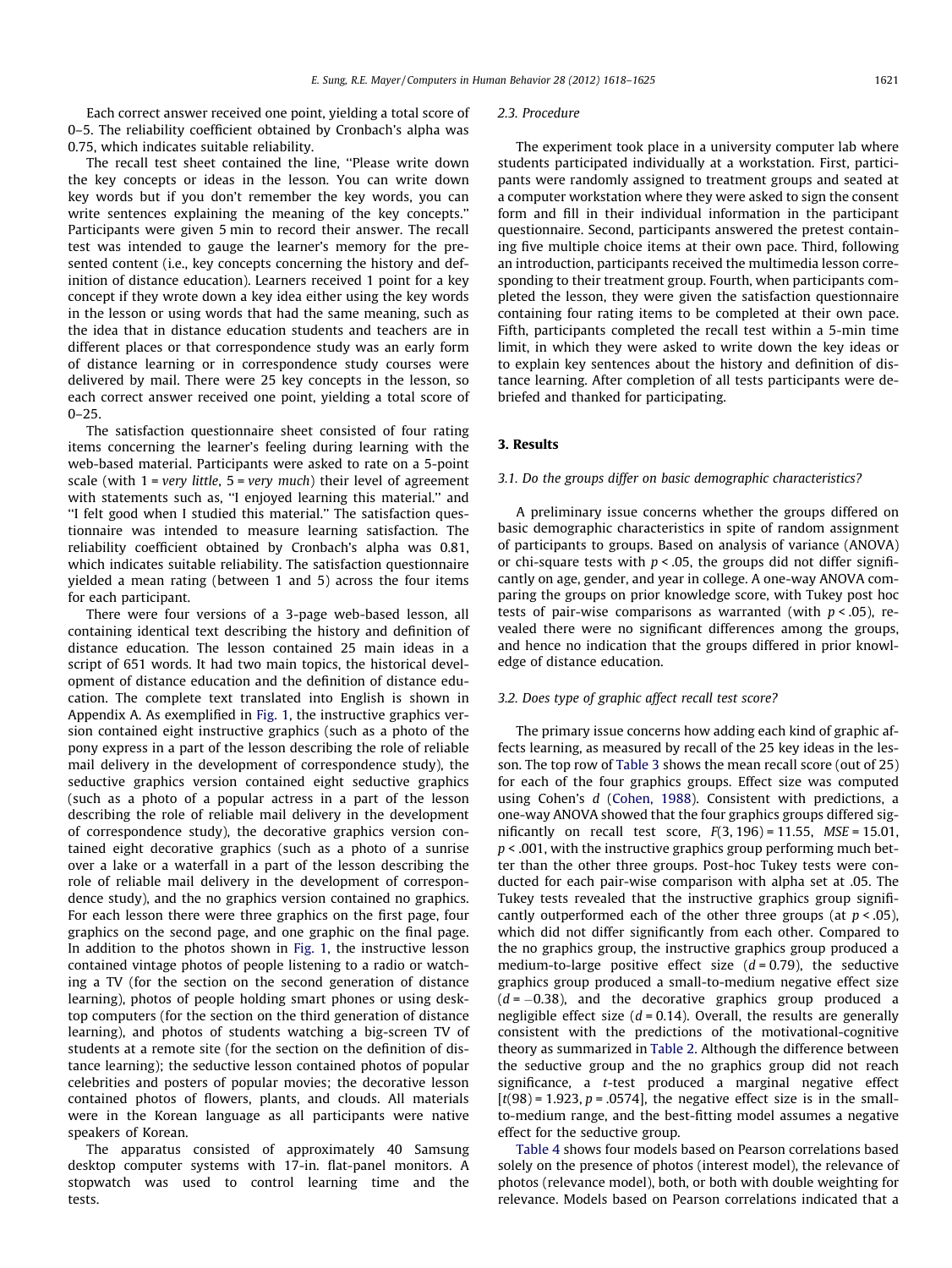

Text Only

Fig. 1. Example frames from multimedia learning lesson on distance education for each of four groups.

#### Table 3

였음을 알 수 있다.

Mean recall test scores and satisfaction ratings (and SDs) for four groups.

Decorative graphics with text

| Measure                                      |                  | Type of graphics |                 |              |              |              |              |              |  |
|----------------------------------------------|------------------|------------------|-----------------|--------------|--------------|--------------|--------------|--------------|--|
|                                              | Instructive      |                  | Decorative      |              | Seductive    |              | No graphics  |              |  |
|                                              | M                | SD               | M               | <b>SD</b>    | М            | <b>SD</b>    | M            | SD           |  |
| Recall score (25)<br>Satisfaction rating (5) | 11.08<br>$3.83*$ | 4.25<br>0.70     | 8.46<br>$3.86*$ | 4.32<br>0.45 | 6.66<br>3.57 | 2.72<br>0.60 | 7.90<br>2.95 | 3.66<br>0.73 |  |

\* Score or rating is significantly greater than the no graphics group at  $p < .05$ .

model based solely on the relevance of photos  $(1, 0, -1, 0)$  for the instructive, decorative, seductive, and no graphics, respectively) produced a strong, significant correlation with  $r = .97$ ,  $p = .031$ . In

contrast, a model based solely on the presence of photos (1, 1, 1, 0 for the instructive, decorative, seductive, and no graphics, respectively) did not produce a significant correlation,  $r = .22$ ,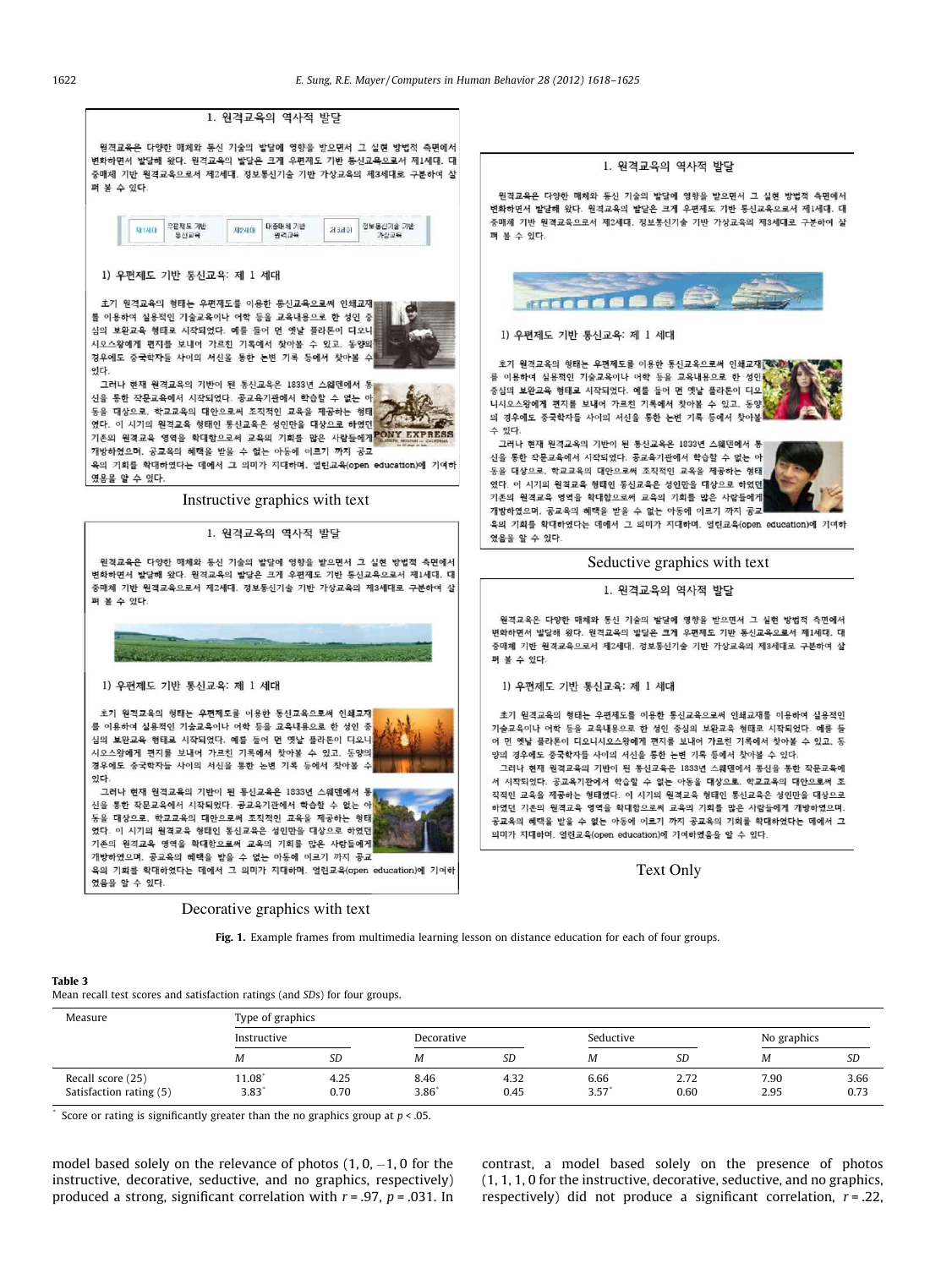#### Table 4

| Four models and model fits for mean recall score and mean satisfaction rating. |  |
|--------------------------------------------------------------------------------|--|
|--------------------------------------------------------------------------------|--|

| Type of photo                | Type of model |                          |           |                |                 |
|------------------------------|---------------|--------------------------|-----------|----------------|-----------------|
|                              | Interest      | Relevance<br><b>Both</b> |           |                | Both (weighted) |
| Instructional                |               |                          |           | $\overline{2}$ | 3               |
| Decorative                   |               |                          |           |                |                 |
| Seductive                    |               | $-1$                     |           | O              | -1              |
| None                         |               | O                        |           | O              |                 |
| Measure                      |               | Fit of model $(r)$       |           |                |                 |
|                              |               | Interest                 | Relevance | <b>Both</b>    | Both (weighted) |
| Recall score (Learning)      |               | .22                      | $.97*$    | .94            | $.99*$          |
| Satisfaction rating (Liking) |               | $.95^{\circ}$            | .25       | .52            | .71             |

\* Correlation  $(r)$  is significant at  $p < .05$ .

 $p = 0.776$ . However, the best fitting model included weights both for relevance of photos (given double weight) and for the presence of photos (3, 1, -1, 0 for instructive, decorative, seductive, and no graphics, respectively), with  $r = .99$ ,  $p = .008$ . These analyses are consistent with the predictions in the right columns of Table 2, in which relevance of photos is strongly related to recall test performance. Unexpectedly, however, the best fitting model also included presence of photos, suggesting that having graphics on the page may add modestly to learning outcomes (in addition to the relevance of photos).

## 3.3. Does type of graphic affect satisfaction ratings?

The second row of Table 3 shows the mean satisfaction rating (on a 5-point scale) for each group. As predicted, there was a significant main effect on satisfaction rating for type of graphic,  $F(3, 196) = 22.31$ ,  $MSE = 0.40$ ,  $p < .001$ , in which each of the three graphics groups scored higher on satisfaction than the no graphics group. Post-hoc Tukey tests (with  $p < .05$ ) revealed that the instructive graphics group ( $d = 1.21$ ), the decorative graphics group  $(d = 1.25)$ , and the seductive graphics group  $(d = 0.85)$  each significantly outperformed the no graphics group (at  $p < .05$ ), but did not differ significantly from each other. Consistent with the predictions in Table 2, students liked having graphics added to their online lessons—but liking did not always translate into learning.

As shown in Table 4, models based on Pearson correlations indicated that a model based solely on the presence of photos (1, 1, 1, 0 for the instructive, decorative, seductive, and no graphics, respectively) produced a significant correlation,  $r = .95$ ,  $p = .049$ . In contrast, a model based solely on the relevance of photos  $(1, 0, -1, 0)$ for the instructive, decorative, seductive, and no graphics, respectively) did not produce a significant correlation with  $r = .25$ ,  $p = .749$ . Unlike the analysis involving recall data, a model including weights both for relevance of photos (given double weight) and for the presence of photos  $(3, 1, -1, 0$  for instructive, decorative, seductive, and no graphics, respectively), did not produce a significant correlation,  $r = .52$ ,  $p = .481$ . These analyses are consistent with the predictions in the left columns of Table 2, in which presence of a photo is best correlate of satisfaction rating.

# 4. Discussion

## 4.1. Empirical contributions

The primary findings are: (1) in comparing the instructive graphics group and the no graphics group, there is a multimedia effect in which adding instructive graphics greatly improves recall test performance  $(d = 0.79)$ , (2) in comparing the seductive graphics group with the no graphics group, there is a marginal seductive details effect in which adding seductive graphics hurts recall test performance  $(d = -0.38)$ , and (3) in comparing the decorative graphics group with the no graphics group, recall test performance is not significantly different  $(d = 0.13)$ . Although these results are consistent with prior research on the multimedia effect and coherence effect, they advance the field by showing how the effects of different kinds of illustrations compare with one another within the same experiment. Overall, relevant graphics are more effective in promoting learning than irrelevant graphics.

The secondary findings are that satisfaction ratings were higher for lessons that contained any kind of graphics than for lessons with no graphics. These results show that liking (as measured by satisfaction ratings) does not automatically translate into learning (as measured by recall tests). Although students liked all three kinds of graphics equally well, different kinds of graphics had quite different effects on learning outcome measures.

## 4.2. Theoretical contributions

The results concerning the differential effects of different kinds of graphics on learning outcomes support theories about cognitive processes in multimedia learning. In short, the results support aspects of dual coding theory, cognitive load theory, and the cognitive theory of multimedia learning by confirming the prediction that instructive graphics would be more effective than seductive graphics (with decorative graphics in between). Although any type of graphic can increase positive affect, which increases a willingness to engage in learning, learners are more likely to engage in instructionally appropriate cognitive processing when they receive instructive graphics which draw their attention toward the essential content than when they receive seductive graphics which draw their attention away from the essential content.

The results concerning the positive effects of all kinds of graphics on satisfaction ratings support theories about motivational processes in multimedia learning. In short, the results support aspects of arousal theory, emotional interest theory, and emotional design theory by confirming the prediction that adding graphics would increase learners' positive assessment of the learning situation.

## 4.3. Practical contributions

The main practical contribution of this study is to confirm the coherence principle (Mayer, 2009) particularly with respect to graphics, that is, people learn better from multimedia lessons when the graphics are relevant rather than irrelevant to the instructional goal. In short, this study serves to modify the multimedia principle, by emphasizing the need to incorporate educationally relevant graphics into a lesson. This principle also serves to modify the seductive details principle, by emphasizing the need to use interesting graphics that are specifically relevant to supporting the educational goal.

If the main goal of a lesson is to promote enjoyment, then adding nearly any kind of graphics may be appropriate. Enjoyment may be an important objective because enjoyable graphics may produce motivational benefits that keep the learner willing to continue. In the present study, people were more satisfied when they learned from multimedia lessons containing images than text only lessons perhaps because human beings are visually oriented (Dwyer, 2007; Norman, 2004) and images create arousal (Harp & Mayer, 1997, 1998).

## 4.4. Methodological contributions

A useful methodological contribution of the present study is to compare the effects of various types of graphics within a single study. We used a between subjects design to avoid carry-over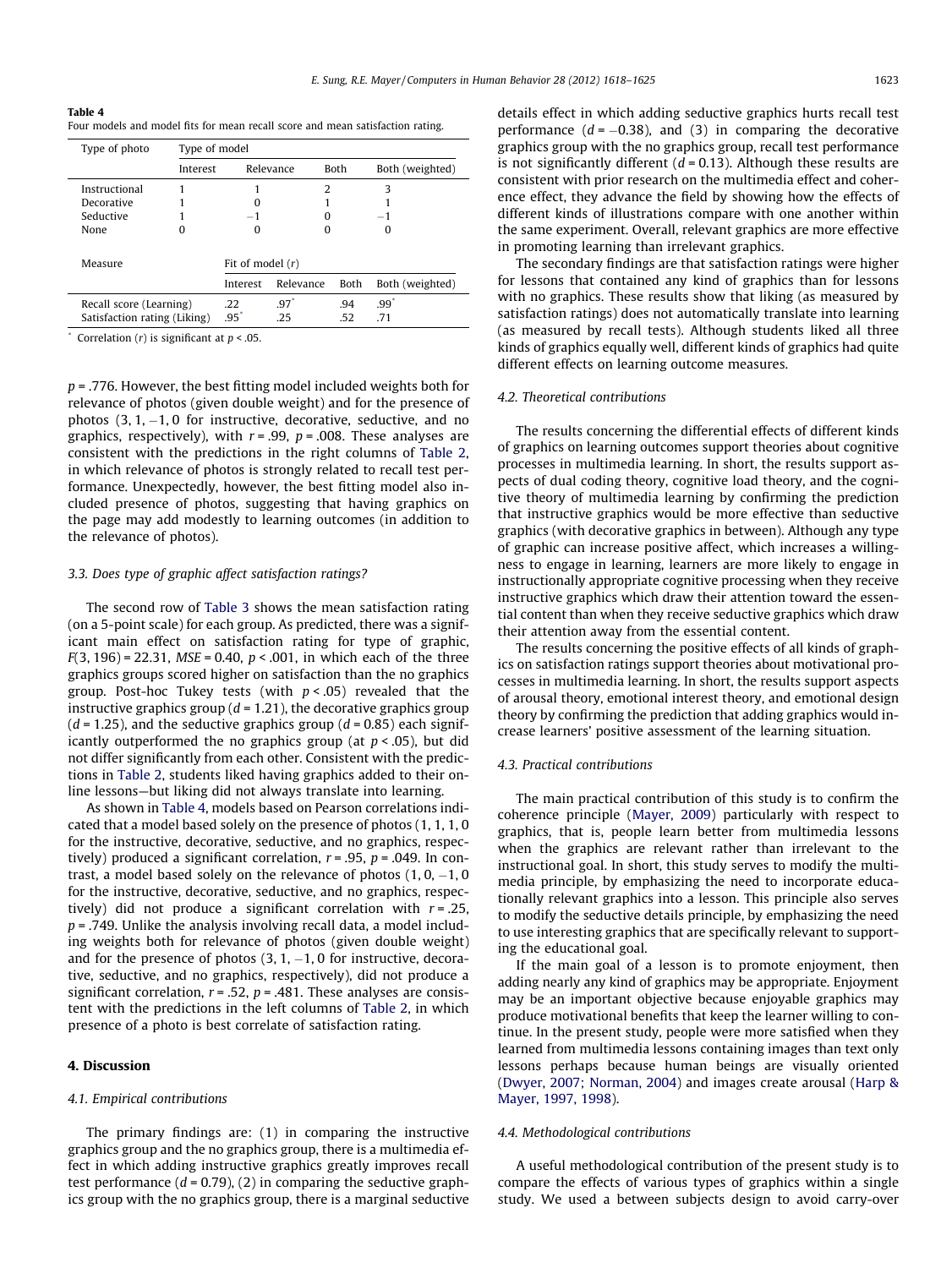effects. The between subjects design represents an advance over comparing the effects of different types of graphics across different published experiments, because all learners in the present study received the same instructional text and took the same test.

## 4.5. Limitations and future directions

The lessons used in this study were short, the material was simple, the test was immediate, the learners were college students, and only one lesson was involved. Additional research is needed to determine whether the results can be replicated under different conditions, including whether the present effects apply beyond learning historical facts and definitions.

Although the predicted pattern of results was obtained for the recall test and the satisfaction ratings, more research is needed to determine when the positive motivating effects of having graphics outweigh the negative cognitive effects of directing attention away from the essential material in the lesson. In particular, it would be useful to include a transfer test to better tap learner understanding of the material.

A strong version of the seductive illustrations effect occurs when interesting but irrelevant illustrations in a multimedia lesson (e.g., as in the seductive graphics group) hurt performance on measures of learning outcome, whereas a weak version of the seductive illustrations effect occurs when interesting but irrelevant illustrations in a multimedia lesson do not help learning. Although the results concerning recall test performance of the seductive graphics group reflect the weak version of the seductive illustrations effect, future research is needed to pinpoint the factors that lead to the strong or weak versions.

Finally, we did not have a direct measure of the relevance or interestingness of the graphics, or direct measures of perceptual processing of the graphics during learning. More research is needed to calibrate the relevance and interestingness of the graphics used in e-lessons, perhaps using independent learner ratings, and to document the learner's attention to the graphics, perhaps using eye-tracking methodology.

In summary, the educational effectiveness of e-lessons can be improved by inserting graphics that are relevant rather than irrelevant to the instructional goal.

# Appendix A. Full text of e-lesson in distance learning (translated from Korean)

## A.1. The historical context of distance education

Distance education has evolved through several historical generations. The first generation was when the medium of communication was text and instruction was by postal correspondence. The second generation was teaching by means of broadcast radio and television. Finally, the most recent generation of distance education involves teaching and learning based on Internet technologies.

## A.1.1. First generation: a correspondence study

The history of distance education begins with courses of instruction that were delivered by mail that usually was called correspondence study. Beginning in the early 1880s, people who wanted to study at home or at work could, for the first time, obtain instruction from a distance teacher. This was because of the invention of new technology—cheap and reliable postal services, resulting largely from the spread of the postal mailing system. Corresponding through the mail was first used for higher education courses by The Chautauqua Correspondence College in 1881. At the same time, using mail to deliver teaching occurred in other countries such as Great Britain, France, and Germany.

Correspondence courses were usually in vocational subjects, and took advantage of the new rural free delivery of mail to deliver course material to students who were located in rural or remote areas that did not have geographical access to educational institutions. Students worked independently on course material and interaction between teacher and student was limited to one-way communications.

#### A.1.2. Second generation: broadcasting-based distance education

As new media emerged such as radio and television, these new technologies were integrated into distance education delivery methods. When radio and television appeared as a delivery technology for education, many educators in university extension departments reacted with optimism and enthusiasm. Based on those, in 1967 the British Open University was established by the British Government as a revolutionary new educational institution. The Open University marked a significant development in the delivery of distance education by using radio and television to provide access to higher education for the adult population. The UKOU, which has both quality and cost effectiveness, has been widely emulated in other countries.

Distance education by means of educational radio and television provided educational opportunity to any adult who wanted such education regardless of geographic location. In addition, these types of delivery methods and media continue to be used, offering a mixed-media approach to distance learning technologies.

## A.1.3. Third generation: computer and internet-based virtual classes

The use of computer networking systems (i.e., World Wide Web, Internet, satellites, two-way interactive video, mobile technology, etc.) allowed interaction between teacher and learner, learner and learner, learner and content at any time, any distance, and any place. In other words, computer and Internet technologies led to a worldwide explosion of interest and activity in distance education, with new organizational structures, collaborative constructivist learning methods, and the convergence of text, audio, and video on a single communications platform.

Just as each previous generations of technology—that is, correspondence, broadcast radio and TV—produced its particular form of distance learning organization, the spread of Internet technology stimulated new thinking about how to organize distance teaching. This has been the case in established single mode open universities and correspondence schools, but also especially single mode institutions and those single-mode, face-to-face teaching institutions that never before considered distance education but are now converting to dual mode status. New technology has also led to the emergence of new forms of single mode, purely electronic universities and to new combinations and collaborations among institutions of all types.

## A.2. definition of distance education

The basic idea of distance education is simple: students and teachers are in different places for all or most of the time that they learn and teach. Being in different places, they depend on some kind of technology to deliver information and give them a way of interacting with each other. To capture the multidimensional nature of this field, the generic definition of distance education is as following:

Distance education is planned learning that normally occurs in a different place from teaching, requiring special course design and instruction techniques, communication through various technologies, and special organizational and administrative arrangements.